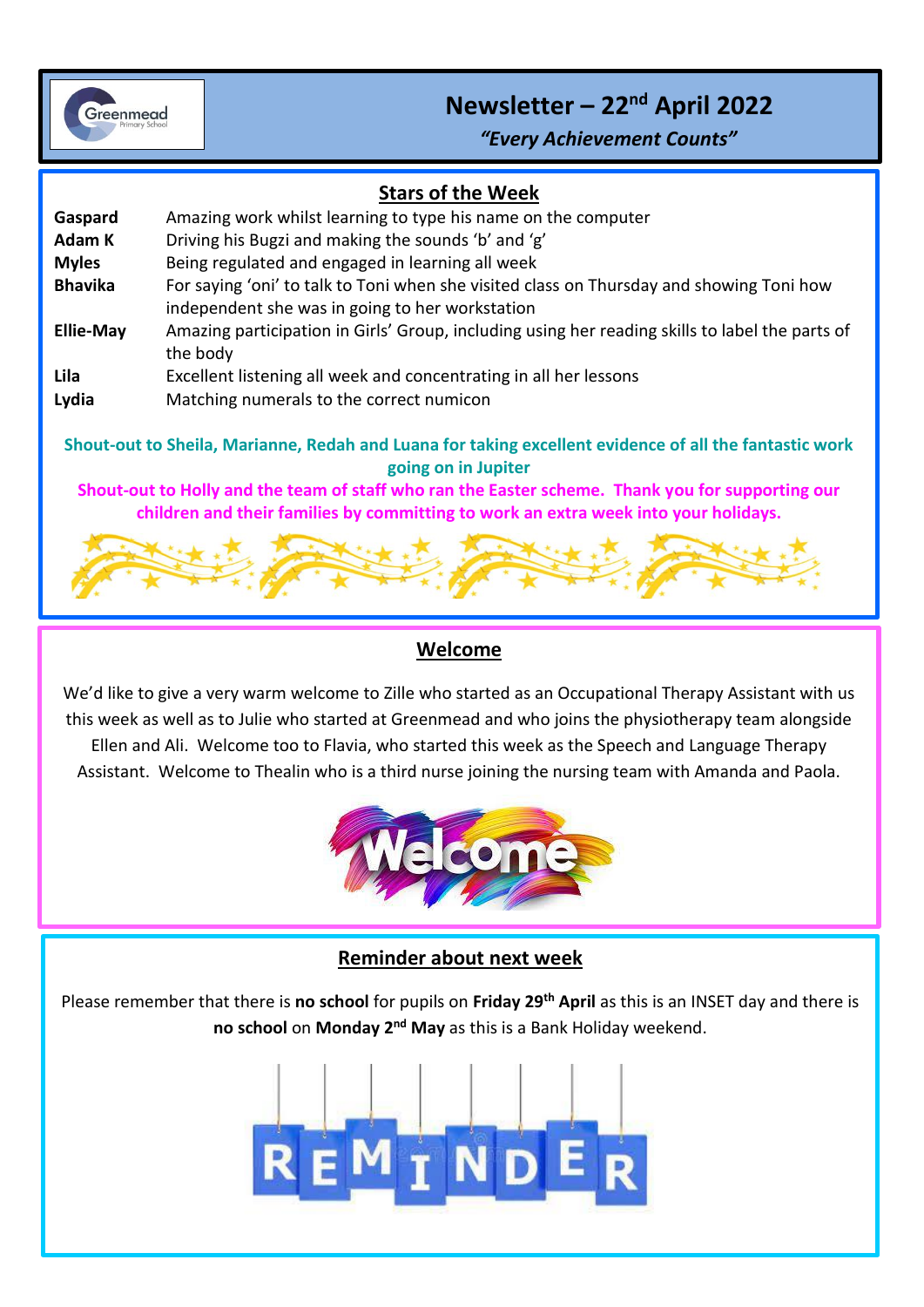



# **Key Diary Dates**

**INSET day (no school for pupils)** Friday 29th April

> **May Bank Holiday** Monday 2<sup>nd</sup> May

**Queen's Jubilee Wow Day** Friday 27<sup>th</sup> May

> **Half term** 30<sup>th</sup> May – 3<sup>rd</sup> June

### **Pupils and staff return to school**

Monday 6<sup>th</sup> June

**Spring/Summer Evaluated IEPs to be sent home** Thursday 23rd June

> **INSET day (no school for pupils)** Friday 24th June

**Summer-Autumn IEPs to be sent home** Friday 8th July

**Additional school closure in lieu of Queen's Jubilee** Friday 1<sup>st</sup> July

**Parent/Teacher Evenings with End of Year Reports** Monday 11<sup>th</sup> and Tuesday 12<sup>th</sup> July



**End of term (1pm finish for pupils)** Friday 22nd July **Term dates for 22/23 (next academic year) have been published and are on the school website**



## **Curriculum Theme for the Term**

We'll all enjoy learning about Africa this term. Each pathway will be learning about different aspects of Africa and information about this can be found in the curriculum maps being sent home to you in your child's home/school diary either over the next couple of days and will be on our website.

**Sensory pathway** – Habitats and lifecycles

**Formal pathway** – Animals in their habitats and how natural plants can be used for dyes

**Semi-formal pathway** – Growing and animals in their habitats